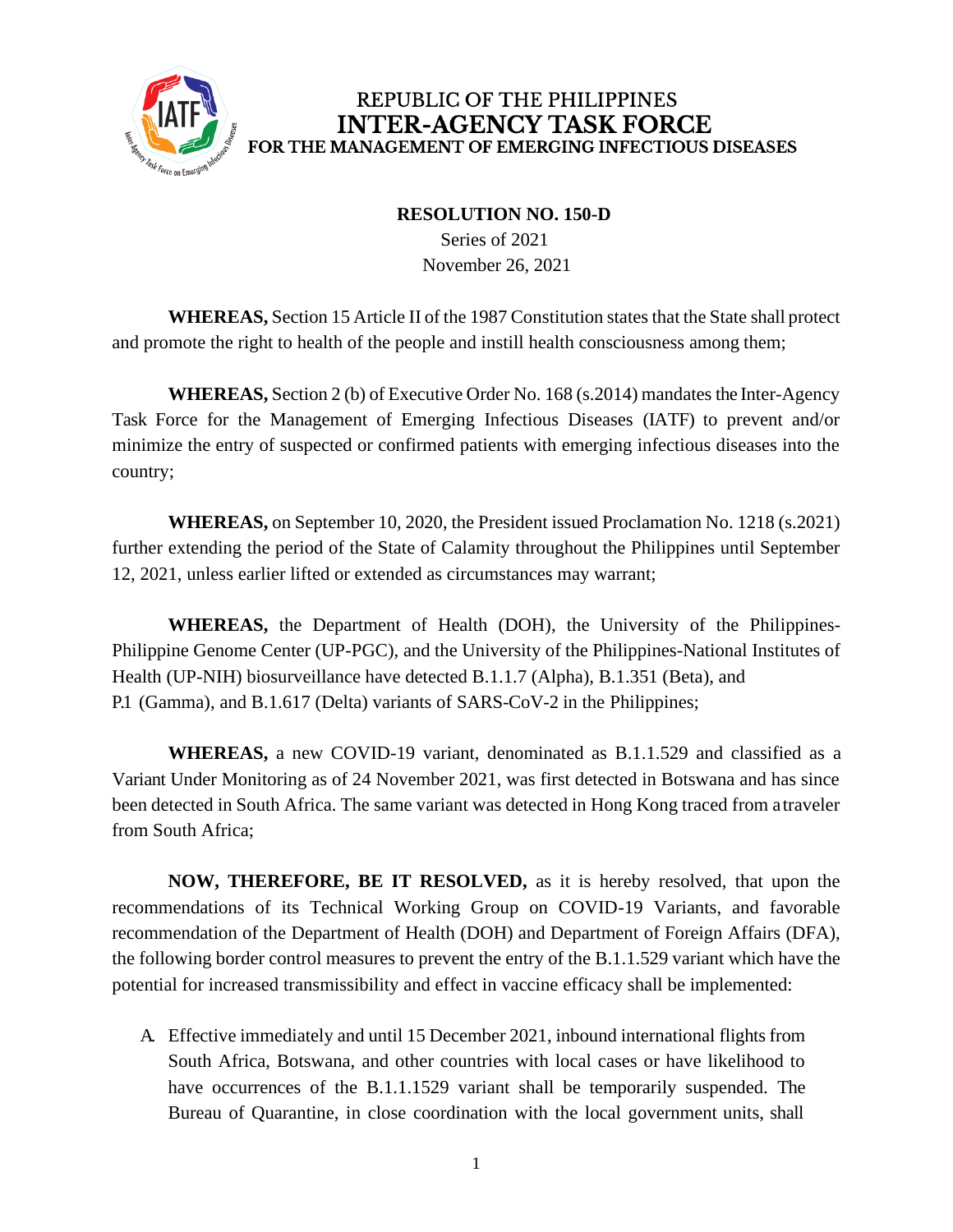

## REPUBLIC OF THE PHILIPPINES **INTER-AGENCY TASK FORCE** FOR THE MANAGEMENT OF EMERGING INFECTIOUS DISEASES

locate travelers from the above-listed countries who may have arrived in the recent seven days prior to the temporary suspension of inbound travel. These travelers shall be required to undergo full fourteen (14) day facility-based quarantine with Reverse Transcription Polymerase Chain Reaction (RT-PCR) test on the seventh day or upon location of the passenger, whichever is later, with date of arrival as Day 1. Additionally, inbound international flights from Namibia, Zimbabwe, Lesotho, Eswatini, and Mozambique, which are adjacent to South Africa and Botswana, shall be temporarily suspended. Passengers coming from or having been to said countries within the last fourteen (14) days prior to arrival shall be temporarily barred from entering the country;

- B. Passengers already in transit from the abovementioned countries and all those who have been to the same within 14 days immediately preceding arrival to the Philippines, who arrive before 0001H of November 28, 2021, shall not be subject to the above restriction, but shall nevertheless be required to undergo stricter quarantine and testing protocols i.e. the observation of an absolute facility-based 14-day quarantine period notwithstanding a negative Reverse Transcription - Polymerase Chain Reaction (RT-PCR) result.
- C. All passengers, whether Filipinos or foreigners, merely transiting through the aforementioned countries shall not be deemed as having come from or having been to said country if they stayed in the airport the whole time and were not cleared for entry into such country by its immigration authorities;
- D. Upon arrival in the Philippines, passengers covered by the immediately preceding paragraph shall comply with existing testing and quarantine protocols.

**RESOLVED FURTHER,** that the Chairperson and the Co-Chairperson shall be duly authorized to sign this Resolution for and on behalf of the Inter-Agency Task Force.

**APPROVED** this 26th November 2021, via *ad referendum***.**

*NCISCO T. DUQUE III* Secretary, Department of Health IATF Chairperson

lin

**KARLO ALEXEI B. NOGRALES** Secretary, Office of the Cabinet Secretariat IATF Co-Chairperso